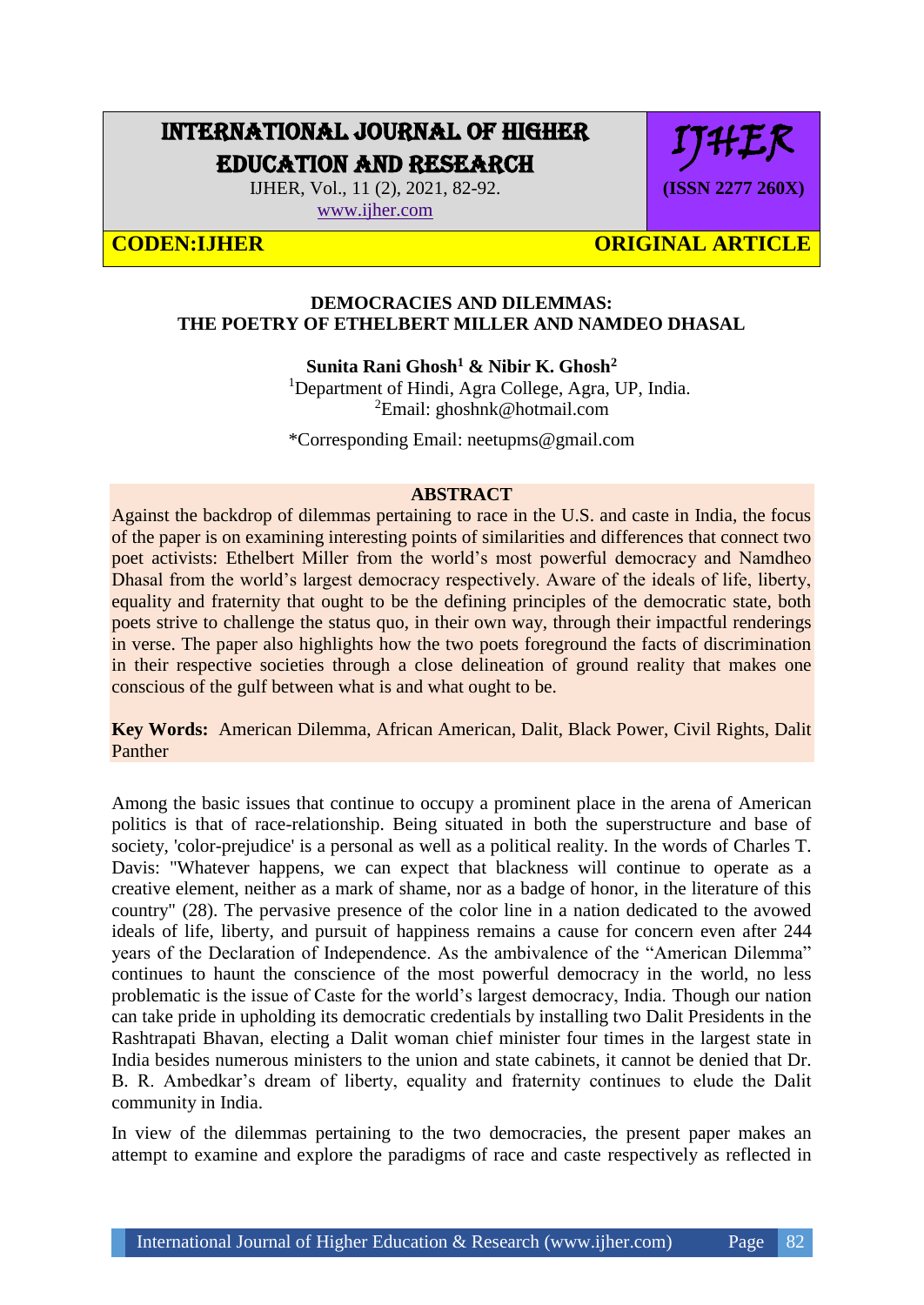the poetry of Ethelbert Miller, a contemporary African American poet and Namdeo Dhasal, the celebrated Dalit icon.

## **E. Ethelbert Miller**

E. Ethelbert Miller (born 1950), the founder and director of the Ascension Poetry Reading Series, has been the director of the African American Resource Center at Howard University from 1974 to 2015. He is the author of the following books: *Andromeda (1974), The Land of Smiles and the Land of No Smiles (1974), Migrant Worker (1978), Season of Hunger/Cry of Rain (1982), Where are the Love Poems for Dictators? (1986, reprinted in 2001), First Light (1994), Whispers, Secrets and Promises (1998), Fathering Words: The Making of An African American Writer (2000), Buddha Weeping in Winter (2001), and How We Sleep on The Nights We Don't Make Love (2004).* He is the editor of the following anthologies: *Synergy: An Anthology of Washington, D.C. Black Poetry* (1975), *Women Surviving Massacres and Men* (1977), *In Search of Color Everywhere* (1994), and *Beyond the Frontier* (2002). In 1979, the Mayor of Washington, DC proclaimed September 28, 1979 as "E. Ethelbert Miller Day." Again in 2001 the Mayor of Jackson, Tennessee proclaimed May 21, 2001 as "E. Ethelbert Miller Day." Miller received the Public Humanities Award from the D.C. Humanities Council in 1988.

In a characteristic pronouncement in his memoir, *Fathering Words: The Making of an African American Writer,* Miller tells us how a person, any person, creates a life and knows it's the right choice:

One night a poem comes to me. Words. Revelations. In the beginning I was a small boy standing on a corner in the Bronx waiting for my father. The sky is gray. I start praying. Suddenly words are escorting me across the street. I reach the other side, proud of what I've done. I can write. My prayers are songs. I can make music. I can give color to the world. This is my life. This is my gift. (Miller, *Fathering Words* 67).

Among the African American influences that shaped the poetic sensibility of Miller, the name of Langston Hughes remains uppermost. He notes in his blog in a post entitled "The Buddha Smile of Langston Hughes":

Sometimes while walking alongside a river or lake I feel a little Langston in me. Suddenly I have a desire to throw all my possessions into the water and listen to my heart. I interpreted the throwing away of his books as the search for another way to live; I saw it as being the journey of the poet. (Miller, Blog).

Miller thinks much of his writing was an outgrowth of his politics and his involvement with other cultural communities. Inspired by the Black Power and Black Arts Movement, Miller realised the importance of blackness and the need to be aware of what was going on in society. Reading works by Amiri Baraka, Haki Madhubuti, and Sonia Sanchez brought him in close contact with African American writings. Langston Hughes and Richard Wright connected him to a tradition he was not aware of while growing up in New York.

Miller has had a key role to play in the relationship between Jews and Blacks in contemporary America. As one of the founders of the "Windows & Mirrors" cultural series which is coordinated by the DC Jewish Community Center and the African American Resource Center at Howard University, Miller strives to create cultural programs that seek to find common ground between two different communities with shared traditions. The focus is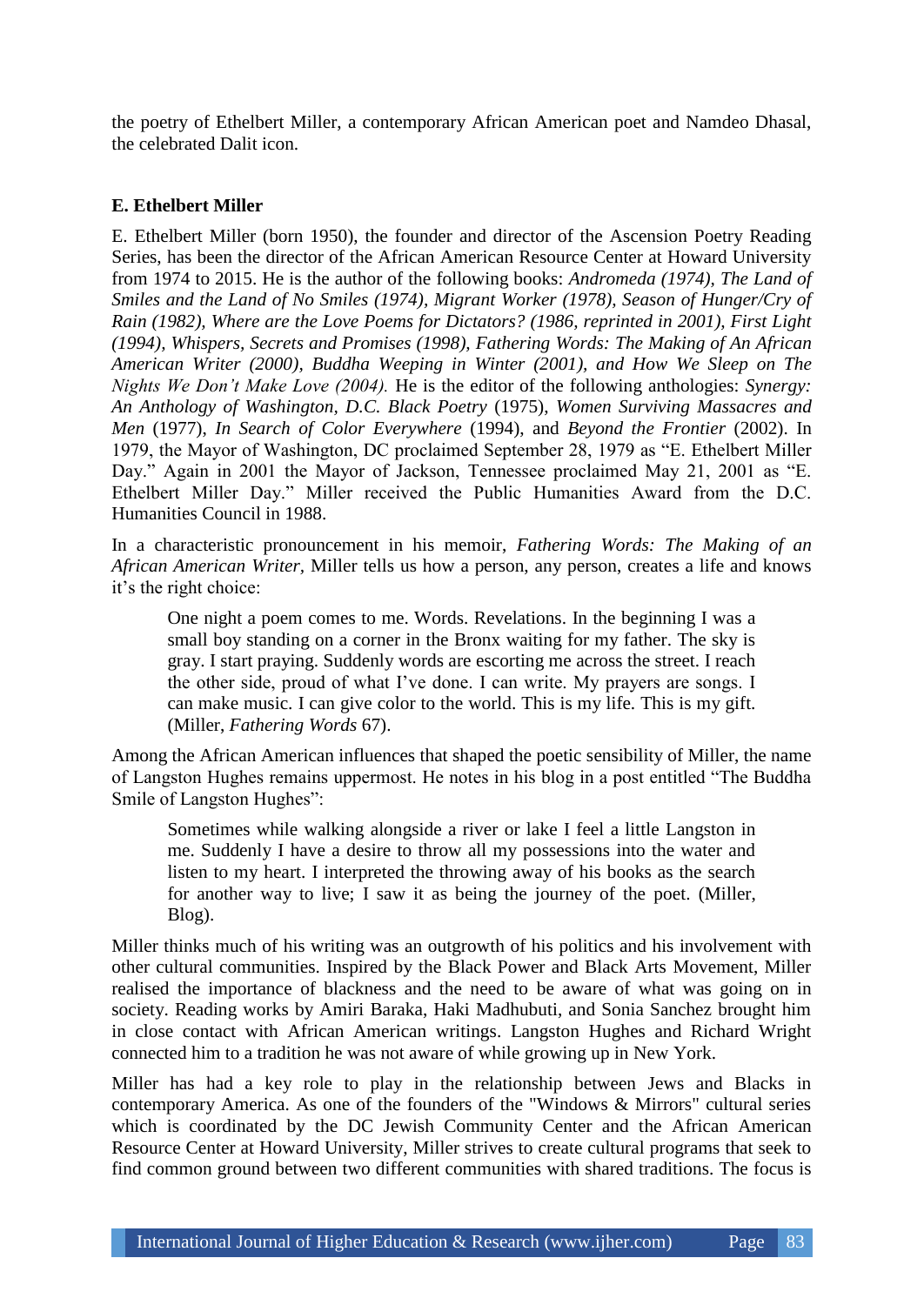on what was accomplished during the Civil Rights Movement by Blacks and Jews working together and the challenges that such an association faces today with more African Americans becoming Muslims and supporting the Palestinian position in the Middle East. In urban areas around the United States, African Americans now interact more with Latinos and Koreans. With the shift in demographics, new political alliances are occurring. Miller is aware of the fact that the assimilation of Jews in mainstream American society, polity and economics is bound to affect the relationship of friendliness that had once existed between the two communities. His concern motivated him to establish the "Windows & Mirrors program at the D.C. Jewish Community Center. The terms "Windows & Mirrors" are metaphorical says Miller in his interview:

I believe it's necessary for a person to look into a mirror and achieve a level of self-awareness as well as cultural awareness. It's also important after looking into a mirror to turn away and confront the situation outside the window. Looking out the window requires the compassion to understand others. (Ghosh 59).

Like many contemporary African Americans, Miller too is attracted by the tenets of Buddhism. He has always been attracted to the monastic tradition. The book *Siddhartha* by Herman Hesse opened a door and changed his thinking. He states in the same interview:

I think the sacrifice one has to make to become a Buddhist is what I find attractive. Discipline and patience are things I struggle with on a daily basis. Prior to my interest in Buddhism I read quite a bit about Islam. The work of Hazrat Inyat Khan and other Sufi writers began showing up on my books shelves in the 1970s. I've never been interested in belonging to a church or religious institution. I find the calling to one's faith to be a very personal pursuit and undertaking. (Ghosh 59-60).

Miller doesn't agree that the average African American citizen continues to be an "invisible man" at the dawn of the 21st Century. He finds Black people to be more visible than ever before with the world becoming a place filled with color. On the contrary he feels that white people today are becoming invisible and that with DNA research being available it might be possible to conclude that whiteness no longer exists. He emphasizes how almost everyone in the ivory tower is today connected to the Internet. He would like to see more writers (instead of movie stars) run for political office. For writers can serve the state as well as the arts. The writers he admires for their political expression include Langston Hughes, Pablo Neruda, Wole Soyinka, Salman Rushdie, June Jordan and Amiri Baraka.

Being a literary activist and being interested in documenting literary history, Miller has shown active interest in the compilation of black poetry anthologies. *Synergy* documents Black writers living and publishing in Washington DC.; *Women Surviving Massacres and Men* puts together a feminist collection of work. *In Search of Color Everywhere* is a book one would find in many Black person's home. Miller emphasizes the need for a new orientation of ideas at the dawn of the  $21<sup>st</sup>$  century that is essentially different from whatever the African American poet has experienced hitherto. In his Preface to *Beyond the Frontier* he writes: "At the dawn of the  $21<sup>st</sup>$  century, we must discover our true beauty. Poetry is a vehicle to transport us beyond forever. Beyond the frontier, beyond this world (which once enslaved us), lies a new consciousness" (Miller 2002: xx). According to him,

Many people of color have triple identities. I know people who will first say they are Muslims. Second, African Americans. Third, American. We have to think about 'electronic skin' and how people communicate without knowing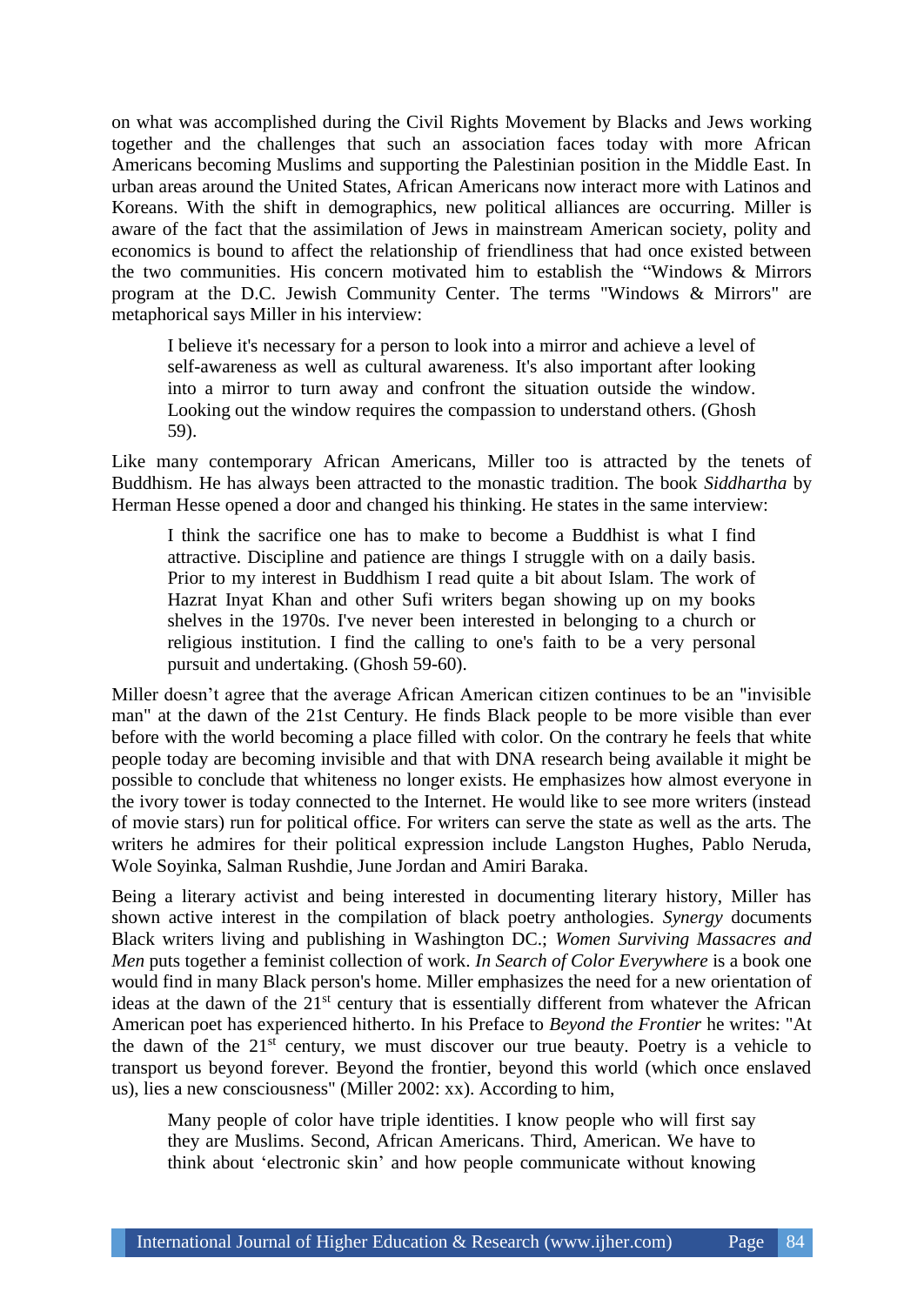another person's color or sex on the Internet. It's ridiculous for an African American writer to be writing about only race while other people are looking at pictures coming back from Mars. African American poets need to be writing about people visiting us from other planets. (Ghosh 62)

In *In Search of Color Everywhere* Miller presents many contemporary poets who are trying to "reject" the negative images associated with blackness whereas in *Beyond the Frontier* he talks of the journey of men and women who are explorers and space travelers, embracing the blackness at the end of the universe, and bending light into new images. He cites Robert Hayden's "American Journal" from the concluding section of *In Search of Color Everywhere*  to show the connection between the two books. "American Journal" deals with outer space, our next frontier. He thinks it would be sad to undertake travel to other planets and carry our human nonsense with us and asserts:

One of the beautiful things about space exploration has been how different countries have been working together. Our Space Shuttle crews have consisted of astronauts of different cultural backgrounds. Space holds so much promise for mankind. Do you think if someone sent Amiri Baraka to the moon he would be wasting his time writing poems about Jewish conspiracy theories? New experiences should provide new images. (Ghosh 67)

Miller's collected work reveals a wide variety of styles and ways of expression for he believes in experimenting quite a bit with the language. Miller is not unmindful of how the marketplace today is influencing black literature. He says "It's sad but we must sometimes look at books as commodities" (Ibid. 65). As a result, he doesn't mind including a number of sensual/erotic poems in *Beyond the Frontier*. His rationale for such inclusion seems to be motivated by the idea that such poems "will attract a wider readership and perhaps a person will be directed to the more political and historical material" (Ibid.). On most occasions Miller can often be intrinsically political. In his poem "Not Slavery But South Africa," he states:

the distance between oppression & freedom is not measured by time or separated by the borders of countries the distance between oppression & freedom is measured by our willingness to fight & destroy our fears to understand the distance already traveled. (*First Light* 100)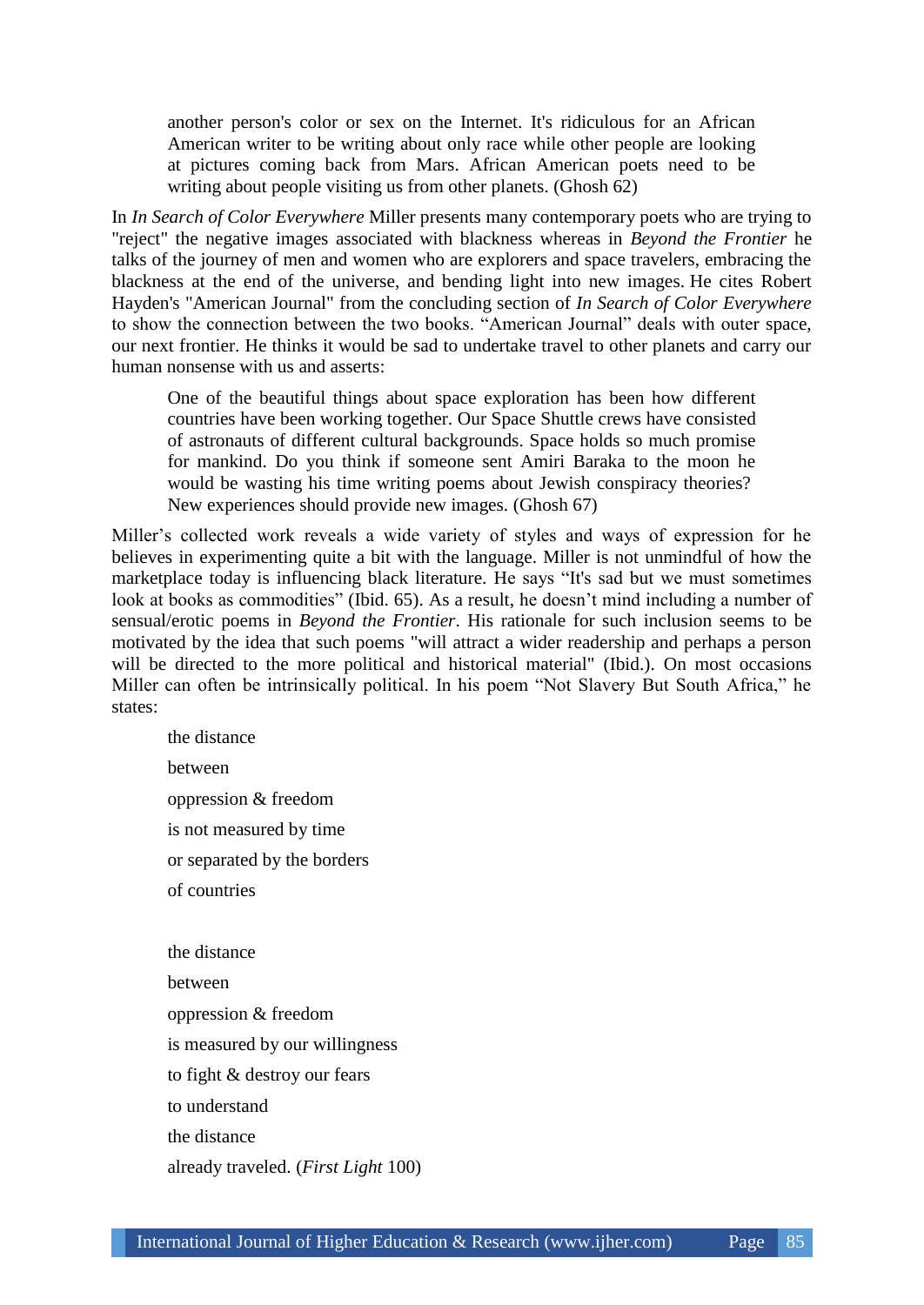Captivated by the personality of Malcolm X, Miller has composed a series of poems on the life and work of the great leader that tell the sad saga of a charismatic leader's journey from innocence to self-discovery. "In Malcolm X, August 1952," Elijah Muhammad is seen by Malcolm as an inspired prophet capable of changing America. In "Malcolm X, 1964" we see a disillusioned Malcolm lamenting: "once i submitted to a man I believed/ was divine. Now a new journey begins/ with myself" (*First Light* 96). Like Becket in Eliot's *Murder in the Cathedral*, Malcolm in "Malcolm X, February 1965" visualizes his impending doom: "there are brothers/ waiting to do me harm. I will die for them/ as only I can" (*First Light* 97*)*. Miller affirms the relevance of Malcolm's life and philosophy in contemporary times. He says: "Malcolm is a force now which is unbelievable. Now we say Malcolm is a martyr okay but who did he die for? It's for black people of course. We see now how his ideas have affected an entire generation. The ultimate sacrifice that you can make is giving your life for a cause. All we have now are T.V. martyrs who are not ready for any kind of sacrifice" (Ghosh 69).

In view of the post 9/11 developments, Miller feels how African Americans deal with Islam is going to have its implication for the entire Muslim world. The real thing is how Muslims handle the women's question here and in other parts of the world. He visualizes that the bigger split is going to be between Islam and Christianity. Miller sees the recent increase in religious conflicts around the world as an indication of history repeating itself in the fashion of medieval times. Contemplating on the grounds of the said conflicts he remarks:

This might be a result of many nations existing outside the modern world. Poverty in the midst of wealth creates a terrible imbalance between people. Another major development today is a criminal international network with markets, drugs, and weaponry. The criminal element favors weak governments. There is also an Islamic fundamentalist movement which opposes Western cultural philosophy and ethics. It has its own framework and worldview. Scholars and intellectuals need to examine the influence of Bosnia on international affairs. The atrocities which took place there affected an entire generation of Muslims. One would think that with the new technology and the entrance into the electronic and information age this would be a period of Enlightenment. Unfortunately, that has not been the case. (Ghosh 70)

As a writer and activist, Miller is acutely concerned with the crisis in the African American family. He ascribes this mainly to the lack of respect for authority. He feels there is too much democracy: "If you ask whether I was afraid of my father I would say sure I was. Kids today grow up with no such fear or respect" (Ghosh 72).

### **Namdeo Dhasal**

Namdeo Dhasal (1949-2014), the Marathi Dalit poet, activist and co-founder of the Dalit Panther movement, exploded on the Marathi literary and cultural scene with the publication of his debut poetry collection *Golpitha* published in 1972. With *Golpitha*, this poet of blood, sweat and anger emerged as the undisputed spokesman of the Dalit agony, pain and anger that had lain dormant for centuries. In his Foreword to the first edition of Dhasal's *Golpitha,*  Vijay Tendulkar, the noted Marathi playwright observed as under:

The world of Namdeo Dhasal's poetry – the world known as 'Golpitha' in the city of Mumbai – begins where the frontier of Mumbai's white-collar world ends and no-man's land opens up. This is a world where the night is reversed into the day, where stomachs are empty or half empty, of desperation against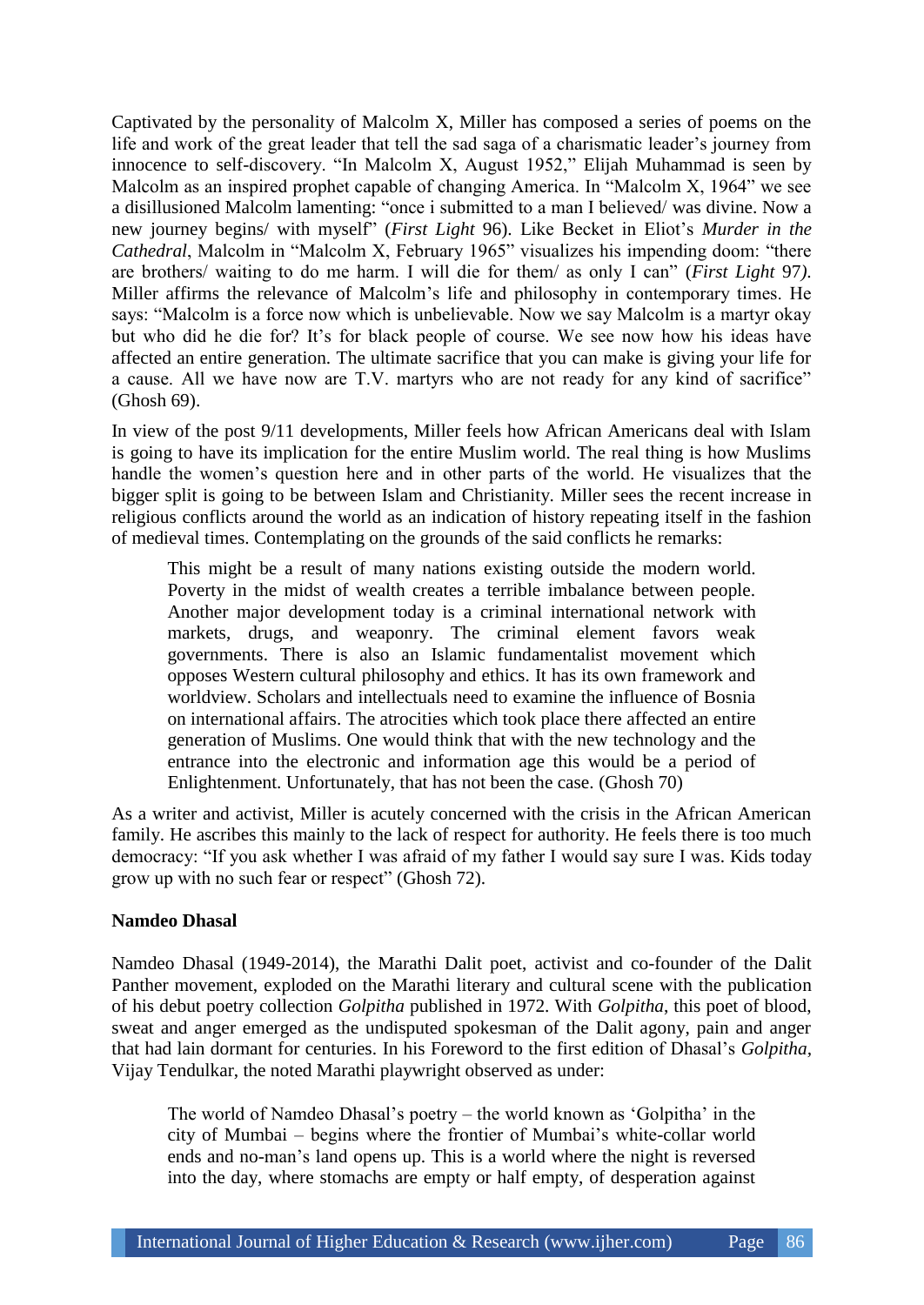death or the next day's anxieties, of bodies left over after being consumed by shame and sensibility, of insufferably flowing sewerages, of diseased young bodies lying in the gutters braving the cold by holding their knees to their bellies, of the jobless, of beggars, of pickpockets, of holy mendicants, of neighborhood tough guys and pimps….. (Dhasal 2007: 10)

Vijay Tendulkar's note is a testimony to the impact that Dhasal created with his maiden poetry collection. The transformative potential of Dhasal's poetry is no less significant in his other poetic renderings like *Moorkha Mhataryane Dongar Halavile* (1975), *Tuhi Iyatta Kanchi* 1981), *Khel* (1983), *Gandu Bagichha* (1986), *Ya Sattet Jeev Ramat Nahi* (1995), *Mee Marale Suryachya Rathache Ghode Saat* (2005), *Tujhe Bot Dharoon Chalalo Ahe Mee* (2006) and various prose writings. The awards and honors that came his way in his poetic career are: The Soviet Land Nehru Award (1974) for *Golpitha,* the Maharashtra State Award for literature in 1973, 1974, 1982, and 1983; and Padma Shri award for literature from the Government of India in 1999. In 2004, he received the Sahitya Akademi's Golden Life Time Achievement Award. Dhasal attracted international attention with the publication of *Namdeo Dhasal: Poet of the Underworld* – *Poems 1972-2006* selected, introduced and translated from the Marathi by Dilip Chitre.

At the very outset of his perceptive essay, "Poetry of the Scum of the Earth," in the above collection, Dilip Chitre draws our attention to the connotation of the term Dalit:

The word Dalit is used in Marathi to mask the stigma inherent in the word *asprushya.* This is done in deference to political correctness; for *asprushya* means untouchable – and that category of human beings regarded as loathsome by caste Hindus in India does not legally and constitutionally exist in the Indian Republic…. In practice, however, untouchables not only do exist in India in large and significant numbers, but they also continue to be loathed and hated as much, if not more, than ever before. Crimes against stigmatized communities are a regular feature of Indian life; and among the stigmatized, the Dalits are a prime target. (Dhasal 2007: 7).

Introducing the poet in his inimitable style, Chitre writes: "Namdeo is a born activist and Dalit Panther his raison d'etre, as much as poetry is the life of his spirit. Namdeo cannot separate his activism from his poetry, and his poetry is only the literary form of his activism" (Ibid. 15).

In a section entitled "Namdeo on Namdeo" in Chitre's volume, Dhasal categorically points out he did not have to turn "consciously to poetry" as he had begun to play with words as soon as he learnt to speak Marathi as a child. When he was in the third grade at school he composed his first song. At a school in the Baney Compound in Mumbai he came in contact with his school teacher, Narayan Shankar Kokate, who gave Dhasal his first taste of literature. Dhasal quickly became familiar with Marathi prosody and could quote examples of "metres, stanza structures, rhyme schemes and figures of speech at will from memory" (Dhasal 2007: 165). Consequently, he wrote romantic nature poems and love poems. It was around 1960 that he began to be aware of concepts focusing on revolt against the system. Around this time, the response of people to his love relationship with an upper caste Hindu girl led him to discover that "even so-called liberated and progressive people in establishment politics are privately communal and casteist" (Dhasal 2007:166). Deeply affected by the sham he found all around, he turned to an altogether different mode of life: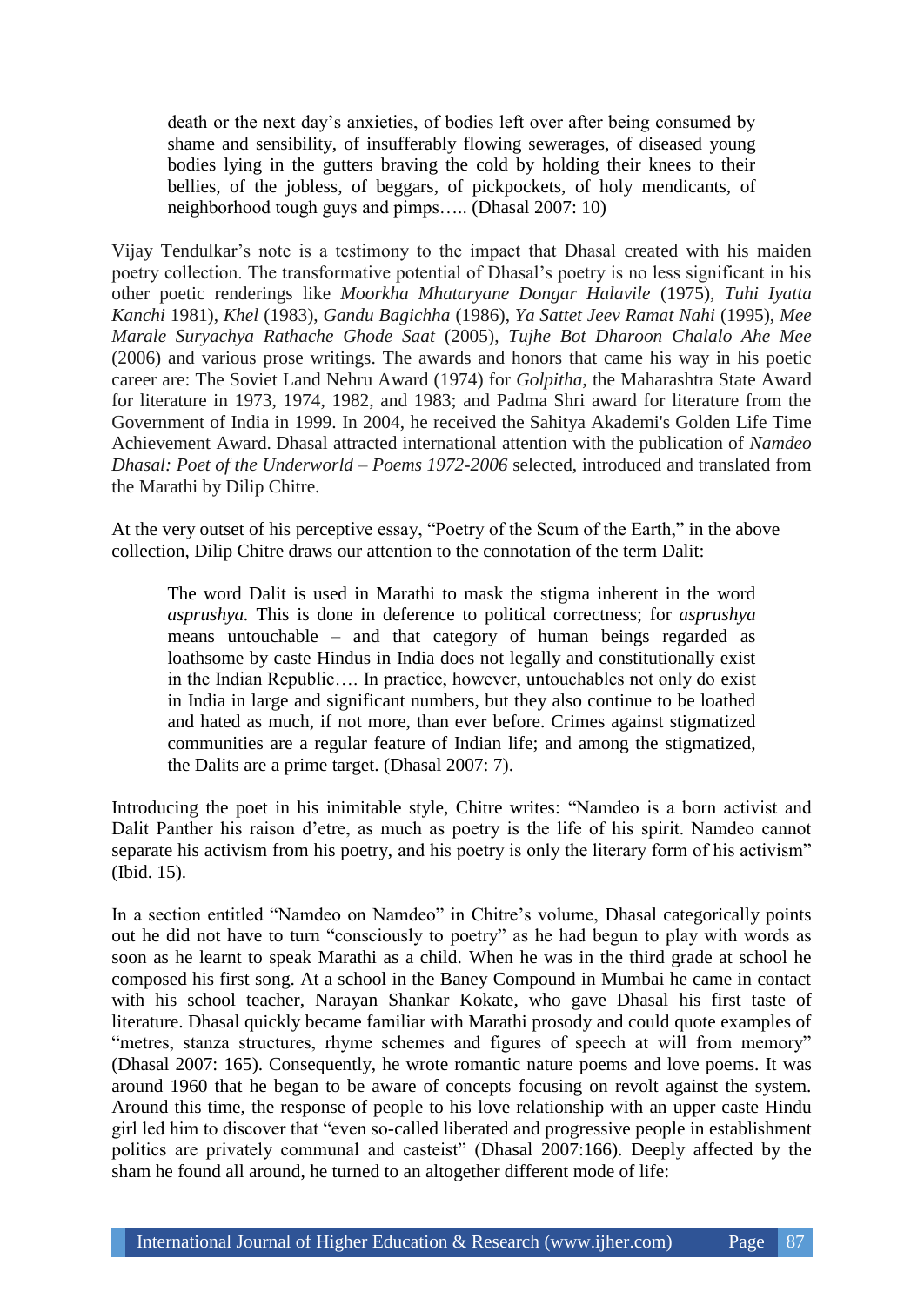I threw myself into a life that made me a taxi driver for a living and a young man who rushed into all sorts of experiences ranging from visits to opium and hashish smokers' dens to the houses of prostitutes…. I boozed. I visited brothels. I went to mujra dancing women's establishments and to houses of ordinary prostitutes. It was a revelation of a tremendous form of life. *It was life.* Then I threw all rule-books out. No longer the rules of prosody for me. My poetry was as free as I was. I wrote what I felt like writing and how I felt like writing. I had found my weapons and I sharpened them. Nothing was going to stop me now. I went on writing, unshackled and liberated…. The only rule I followed was not to miss in my writing any of the subtleties and nuances of the life I lived…. A deep belief that humanity is a person's greatest source of strength is ingrained in me. That is where I come from. This is why I was able to capture in my work such nice nuances of life. *Golpitha* is only *an observation*. (Dhasal 2007: 166-167)

The note of independence and militancy evident in Dhasal's narrative makes one recall the mood prevalent in African American poets during the Civil Rights era and the Black power movement in America during the 1960s. Also implicit in his declaration of independence is his ability and resolve to use words as weapons to give the "wretched of the earth" the urge to create a space of their own. In the poem "Cruelty" he asserts:

I am a venereal sore in the private parts of language. The living spirit looking out of hundreds of thousands of sad, pitiful eyes Has shaken me. I am broken by the revolt exploding inside me. (Dhasal 2007: 100)

His angst against the harsh realities of discrimination on caste lines is apparent from his poem "Water" wherein he writes: "Upstream, the water is all for you to take/ Downstream, the water is for us to get/ Bravo! Bravo! How even water is taught the caste system" (Dhasal 2007: 44). At the end of the poem Dhasal reminds the oppressors of the wrongs committed by them even with respect to such an element as water:

O torturers There is no duty in this world more graceful than giving a gift of water When there is a shortage of water You change your city as you would change your shirt Tell us, then, What should they change Who thirst and die without water? (Ibid. 46)

In the poem "So That My Mother May Be Convinced," Dhasal invokes his Dalit mother and reminds her how she never understood that "This land does not value the woman, the Shudra, the worker, the landless" (Anand and Zelliot 60). He reaffirms that her sacrifices in raising her son will not go in vain as he, her son, has resolved to rebel "against this culture, this tradition, this custom, this thought and these justifiers of the status quo" and reassures her that he intends to recover the identity that was denied to him for centuries. He tells her: "Mother, your son is not a child/ He is the son of this age's rebellion./ He can see clearly the injustice, himself as victim" (Ibid. 61). His tone turns volatile as he prays to her: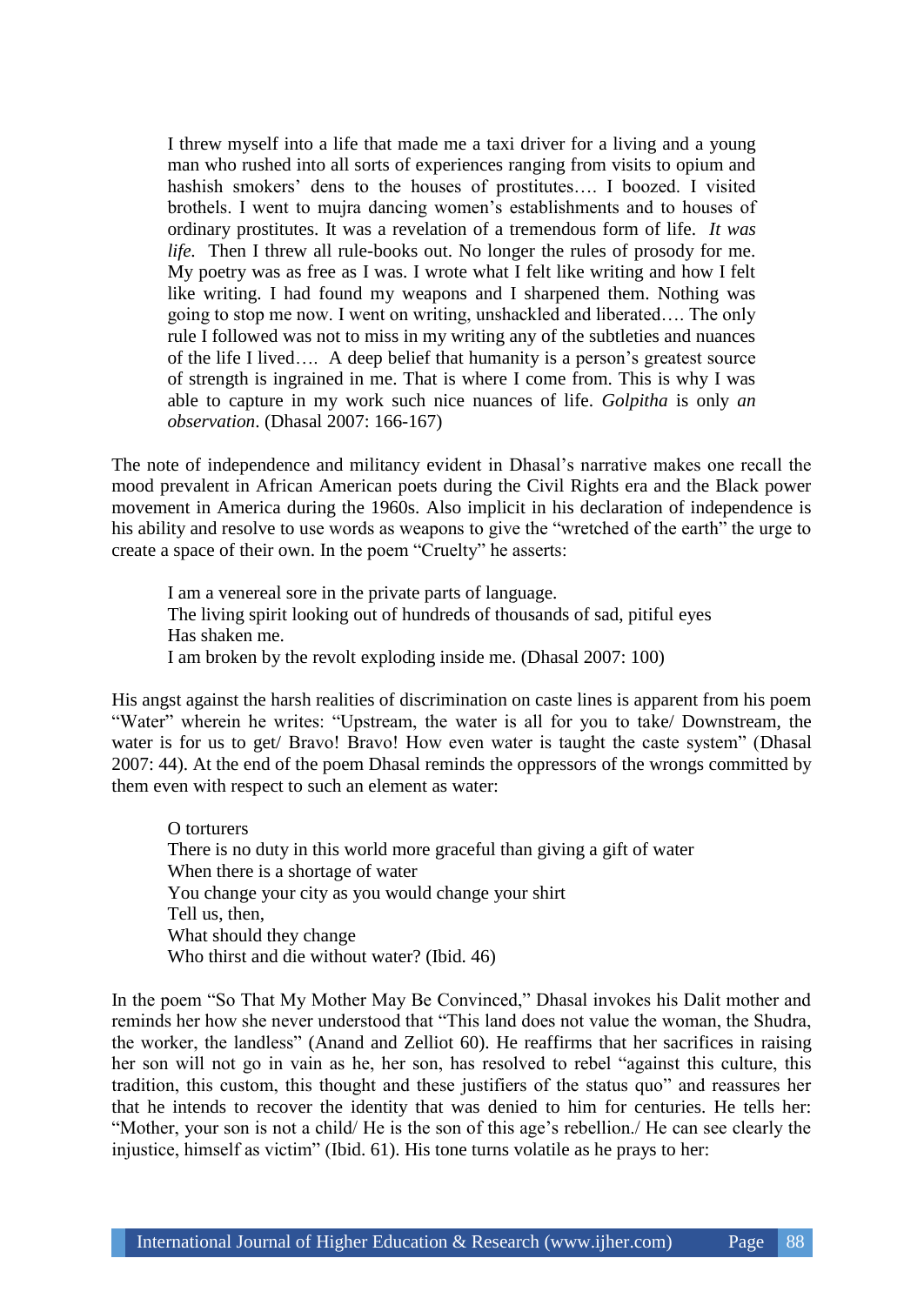O mother of poverty, don't think my hardship is trivial. Look, poverty's at the door. Don't come in my way with love and affection. Don't forecast defeat for the weapon which the  $20<sup>th</sup>$  century put in your son's hands. A weapon increases respectability! We had no history. A weapon will create history. (Ibid. 65)

Dhasal was largely inspired in his new-found role of Dalit activist by the socialism of Dr. Ram Manohar Lohia and Dr. B. R. Ambedkar's vision of a truly secular, socialist, pluralistic and republican, federalist India. His restless voice found expression in the creation of "Dalit Panthers," a militant organization akin to the Black Panthers in the United States. According to Dilip Chitre the idea of Dalit Panthers "fitted into the global mosaic of anger, protest, demonstrations, violence, and youthful revolutionary upsurge that swept across France, Germany, parts of Europe, Africa, America, and Asia. It had an instant following of young Dalits throughout Maharashtra" (*Outlook*).

Dhasal, time and again, invokes the legacy of Dr. Ambedkar in his poems. In the poem "Ode to Dr. Ambedkar" Dhasal states: "My ropes are pulled towards you, you who conceived of giving a burial/ To the cages of religion, caste, gender and race preserved under armed protection;/ My ropes are pulled towards your achievement" (Dhasal 2007: 37) and continues emphatically, "You've smashed the head of the god-given wind/ That created room for a wobbly nation and its restless people;/ You've pierced through the voluptuous thighs of those ghostly nymphs that cast/ Their spell upon us. My history starts from you, the age of everyman you launched" (Ibid.). Again, in the poem "Ambedkar: 1980" he addresses the Dalit icon thus:

You died, but didn't cease to be. Like us, you slept with your wife You brought forth children, but didn't let them flap in the wind While we grew up like this, like that, somehow, anyhow. But our children Will never dare deny your affection Academician/ technician/politician/ scientist/philosopher These men will define you any which way

But you lived like a man There was no acting in it No dramatics, no imitators … (Anand and Zelliot 56).

Dhasal's lament in the poem "Water," cited earlier in this essay, turns to hope as he records the changes brought about by Dr. Ambedkar and his missionary zeal:

Now this is old stuff, That they wouldn't touch us when they gave us water Now this is old stuff, That they made us sit outside the school on veranda… Now they and we are all alike. (Anand and Zelliot 56-57)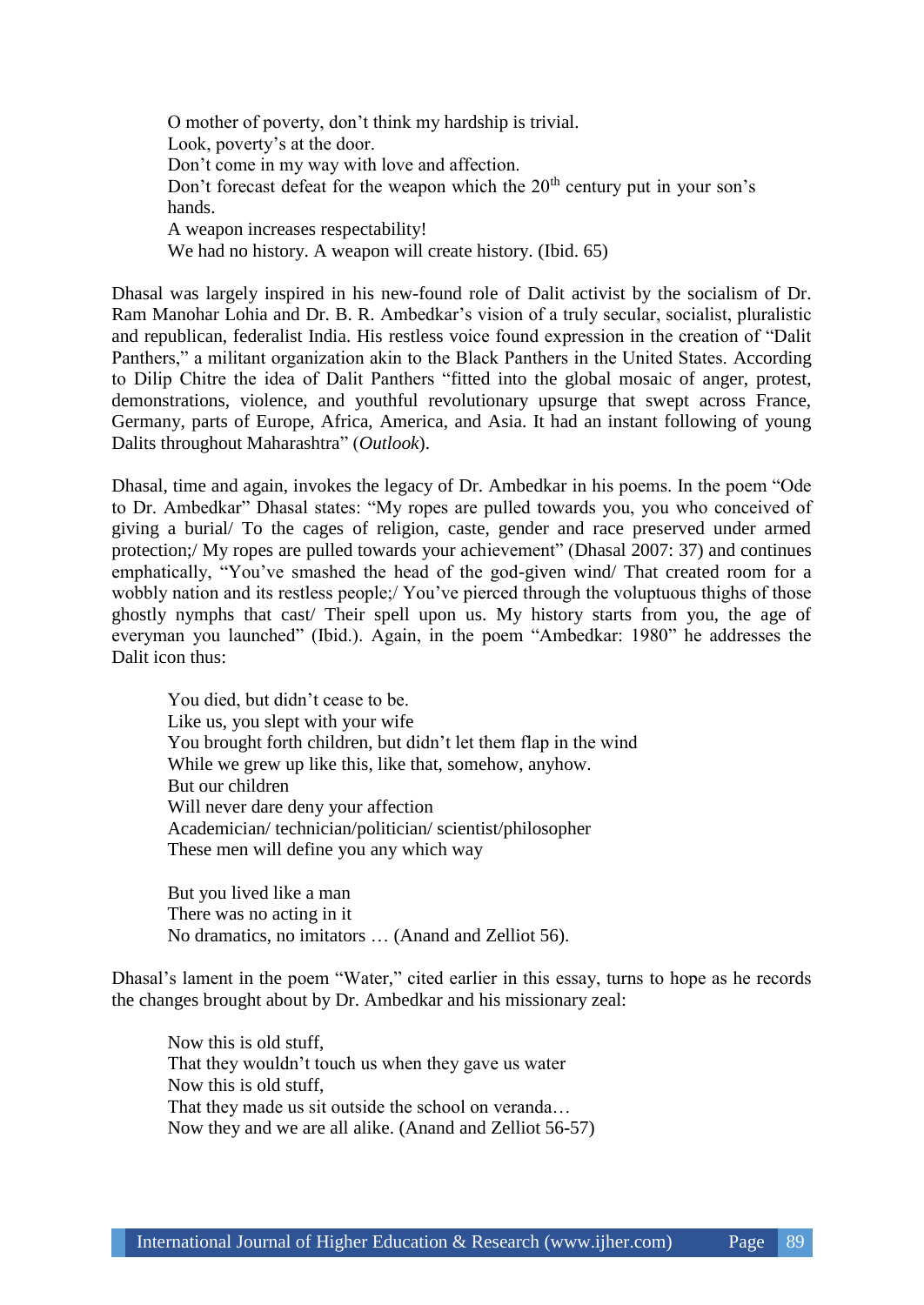Like many African American writers and poets who were drawn in the 1930s to the lure of Communism's promise of liberty and equality, Dhasal too, as one of the founders of Dalit Panthers, was attracted for a while to the communist ideology. In due course he realized the futility of following such ideological illusions that provided nothing concrete. He now understands the futility of various isms and reposes complete faith in *Ambedkarvad* that inspired the underdogs to become self-reliant through education:

This world's socialism, This world's communism And all those things of theirs, We have put them to the test And the implication is this Only our shadow can cover our feet. (Ibid. 57)

Though Dhasal's faith in the ideals preached and practiced by Dr. Ambedkar never wavers, he is not unaware of the suffering and humiliation that his people continue to contend with: "The times are wholly yours/ but your people still suffer" (Ibid. 58). However, Dhasal has full faith in the fact that the precepts of Dr. Ambedkar would actually succeed in ushering the dawn of liberty, equality and fraternity he had envisaged:

The lord of the people is never ugly He comes from among men True/Holy/Beautiful Babasaheb Ambedkar i Is true, holy, beautiful Otherwise this book has no meaning…

While I was writing this Three O'clock struck though I want to have a drink I don't feel like drinking. I only want to sleep peacefully And tomorrow see no varnas, no castes. (Anand and Zelliot 59)

Though an ardent champion of Ambedkarite ideals, Dhasal is extremely skeptical of the followers who have donned the mantle of Dalit leadership from time to time. In the poem "Ambedkar: 79" he writes:

Your followers act like false gurus They use a loincloth for a tie and babble Their heritage is mother-fucking Like Yama fucked Yami, they fuck their sisters These impotent Arjuns of countless generations-All they can do is pop some virgin's cherry, The sun in their blood This bubbling mass Who will pop it with a pin? This sad lonesome rain, where is it going? Won't somebody set this city on fire? (Anand and Zelliot 54)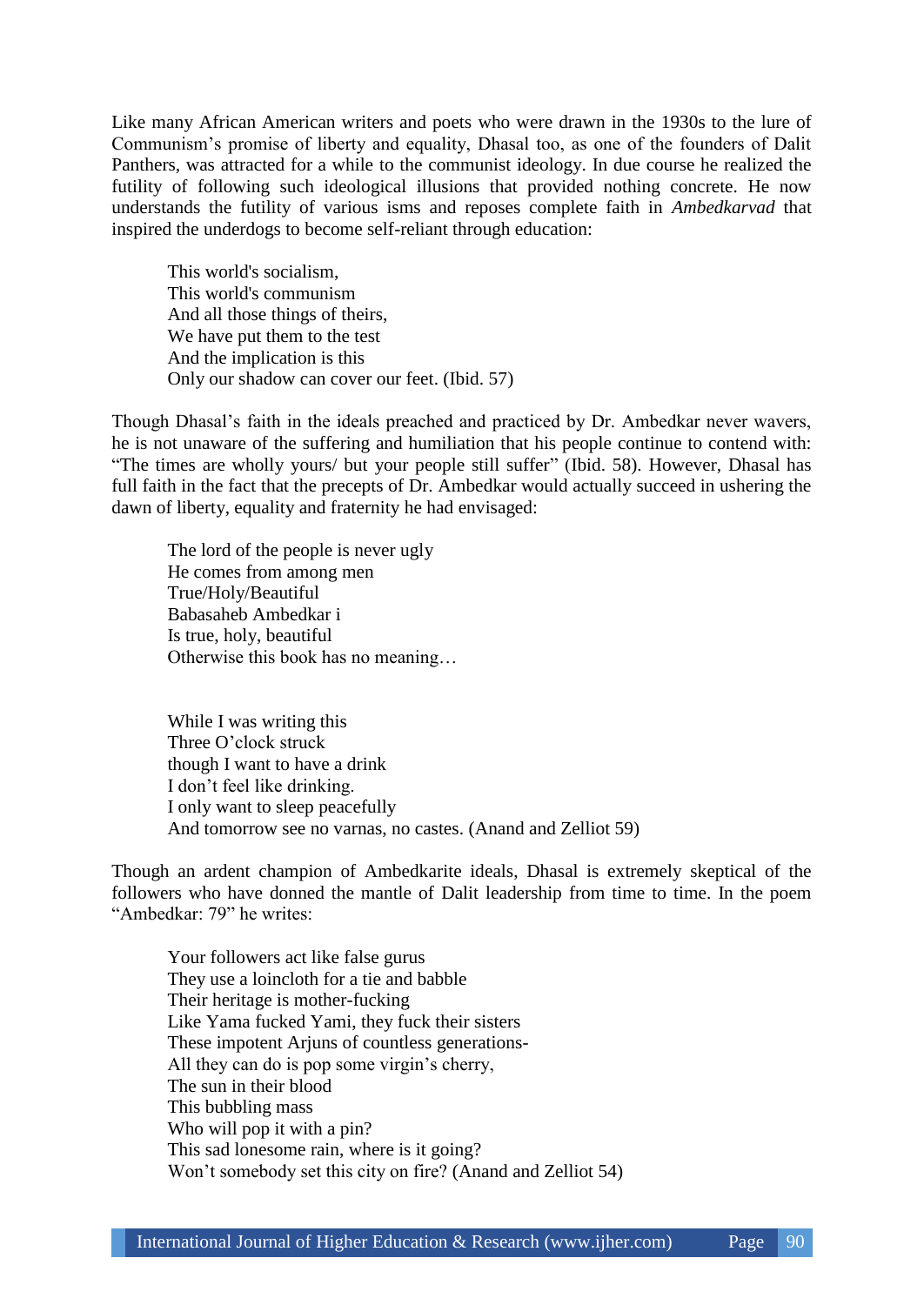Endowed with fiery zeal of Malcolm X, Dhasal creates powerful poetry to set "this city on fire." Like an angry young man with his soul on fire, Dhasal talks of hunger and poverty investing them with the power to shake the establishment to its very foundation. In the poem "Poverty as My Own Independent Piece of Land," Dhasal boldly declares:

I am headless body of a rat with a pyramid rising above me Meat and fish Rice and eggs Bootleg liquor and flowers of white champak Kisses, embraces, coital postures, jewels, And beds, and a house with a leaking roof, And the rhythm of a lullaby. I am squeezed: in my yearning Feminine beauty flowers The Mona Lisa painted by Leonardo da Vinci In the service of A-B Rain driving down in sheets, a dying cigarette, A dehydrated dancing girl, Contrasting color harmony I too have poverty as my own piece of land. (Anand and Zelliot 73-74)

Namdeo Dhasal's outpourings portray his passion for bringing into limelight the injustice, oppression, discrimination, neglect and humiliation that the Dalits have been subjected to in Indian society. His poetry is the poetry of struggle and survival. It is about how human life ultimately prevails against all odds through the determination of the oppressed in building a better world for themselves. Notwithstanding his Baconian wisdom in his attempts at upward mobility, Dhasal has been remarkably consistent in his world-view. In a world driven by religious fanaticism, racism, populist politics, economic greed, corruption, and crime, his is the tenacious spirit of the marginalised that has discovered self-belief as an inextinguishable source of life. With his unique style, Dhasal has revolutionised the Marathi literary landscape and inspired a whole movement of Dalit literature in the rest of the Indian languages.

Taken together, both Ethelbert Miller and Namdeo Dhasal are alert to the events and challenges surrounding them and often address the variable human factor in the inequities of power in the two principal democracies of the world. Despite the individual stance taken by each one of them, it is heartening to see how they are near unanimous in their approach to the changing global scenario that calls for an extensive vision, both in terms of life and aesthetics, that reinforces the need to resolve dilemmas to envision a future without the fetters of race and caste.

### **Works Cited**

Anand, Mulk Raj and Eleanor Zelliot. Ed. *An Anthology of Dalit Literature (Poems)*. New Delhi: Gyan Publishing House, 1992.

Chitre, Dilip. "Poet of the Underworld." *Outlook,* 29 June 2007.

Davis, Charles T. *Black is the Color of the Cosmos: Essays on Afro-American Literature and Culture.* Ed. Henry Louis Gates,Jr. Washington, D.C.: Howard University Press, 1989.